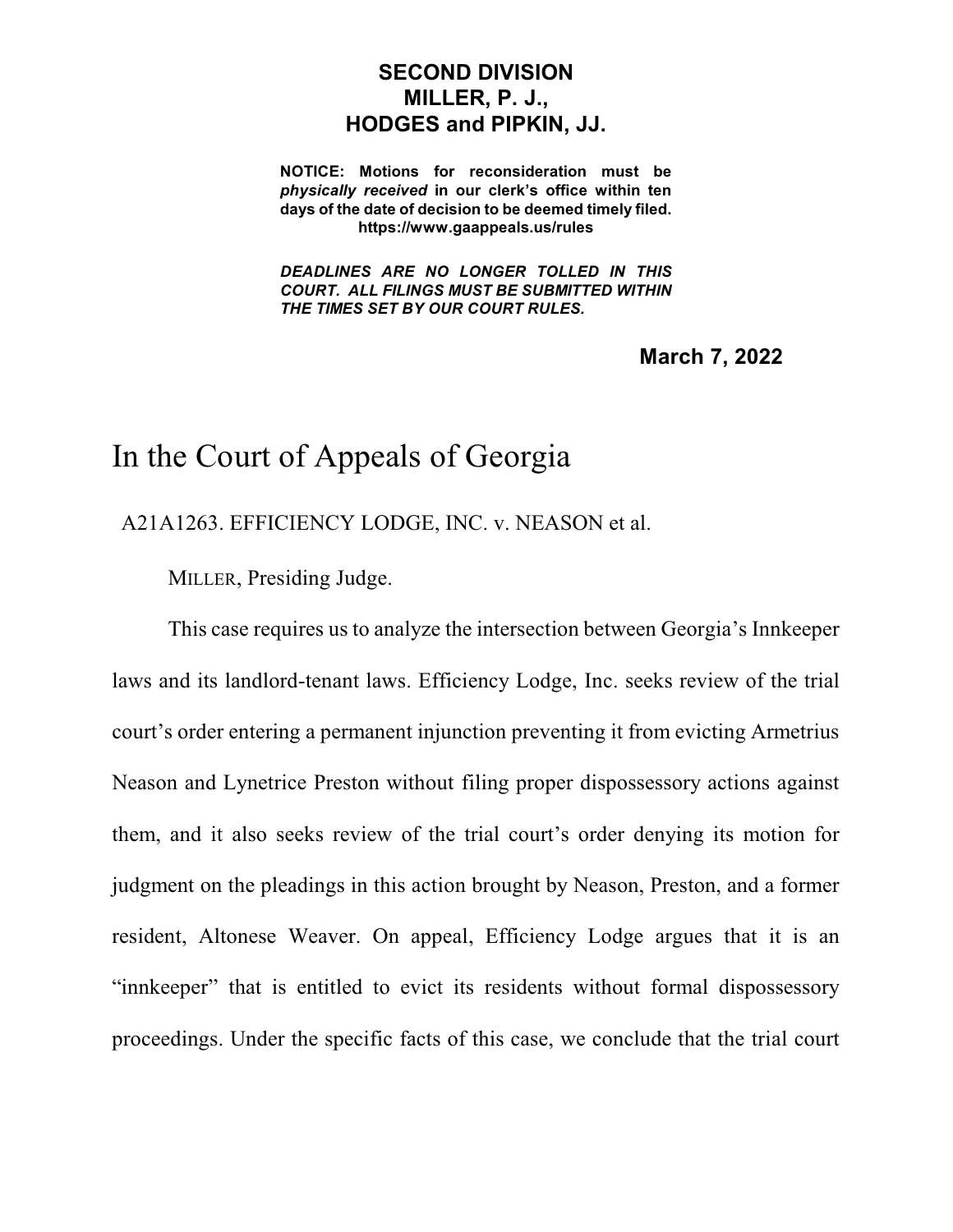correctly ruled that Efficiency Lodge was precluded from summarily evicting the tenants without initiating dispossessory proceedings, and so we affirm.

A permanent injunction is proper in clear and urgent cases to prevent a party from being damaged and left without an adequate legal remedy, and we review a trial court's grant of a permanent injunction for a manifest abuse of discretion. We review issues of law de novo, applying the "plain legal error" standard of review. In contrast, with respect to factual issues we construe the evidence in favor of the trial court's findings and affirm if there is any evidence to support them, regardless of whether the evidence would also support opposite findings.

(Citations and punctuation omitted.) *Harris v. Southern Christian Leadership Conference, Inc.*, 313 Ga. App. 363 (721 SE2d 906) (2011). Additionally,

[o]n appeal, we review de novo the trial court's decision on a motion for judgment on the pleadings to determine whether the undisputed facts appearing from the pleadings entitle the movant to judgment as a matter of law. The grant of a motion for judgment on the pleadings under OCGA § 9-11-12 (c) is proper only where there is a complete failure to state a cause of action or defense. For purposes of the motion, all well-pleaded material allegations by the nonmovant are taken as true, and all denials by the movant are taken as false. But the trial court need not adopt a party's legal conclusions based on these facts.

However, where, as in this case, the party moving for judgment on the pleadings does not introduce affidavits, depositions, or interrogatories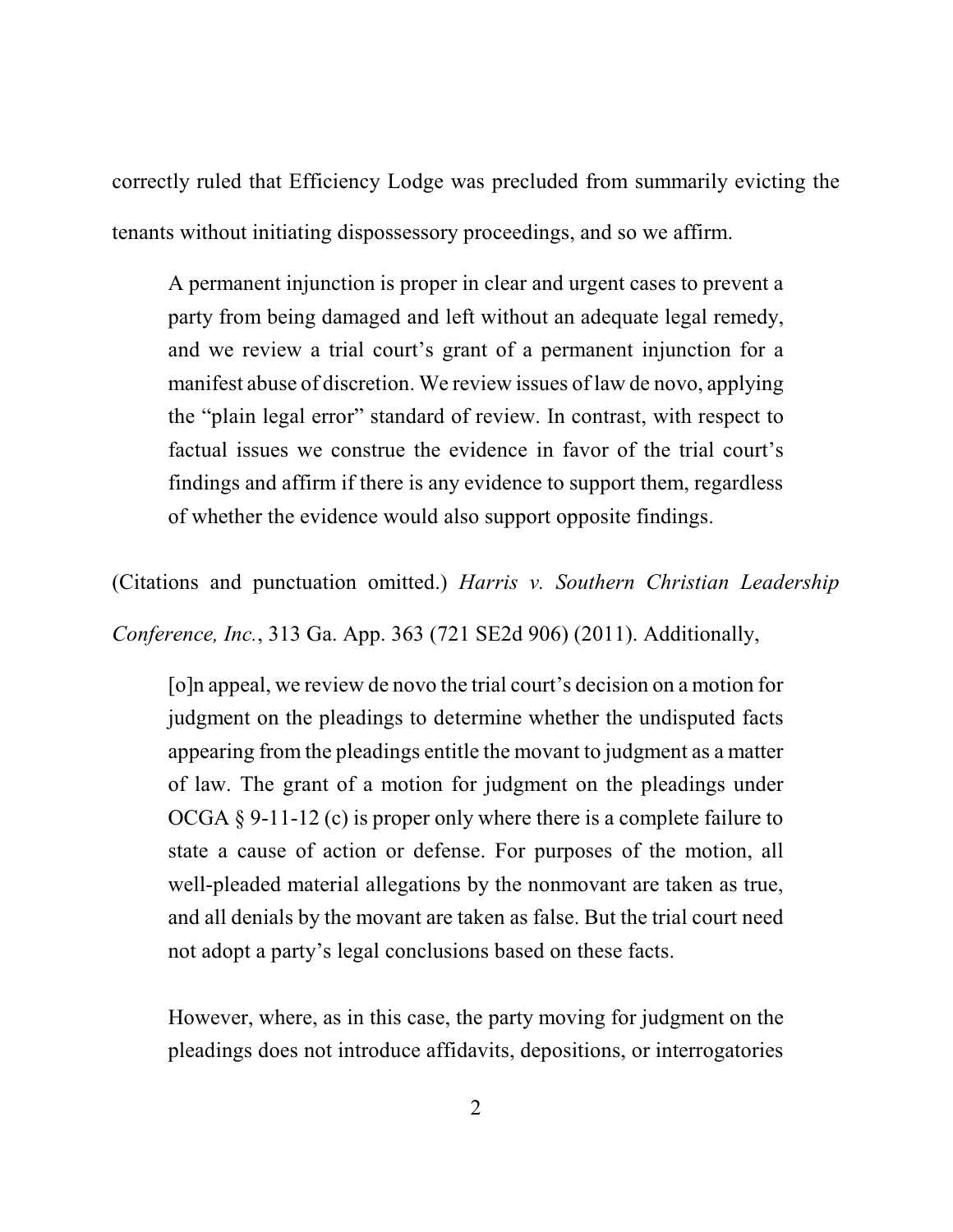in support of its motion, such motion is the equivalent of a motion to dismiss the complaint for failure to state a claim upon which relief can be granted. The motion to dismiss should not be granted unless the averments in the complaint disclose with certainty that the plaintiff would not be entitled to relief under any state of facts which could be proved in support of its claim. We review a trial court's ruling on a motion to dismiss de novo.

(Citations omitted.) *City of Albany v. GA HY Imports, LLC*, 348 Ga. App. 885, 887 (825 SE2d 385) (2019). "[I]t is [not] necessary for a complaint to set forth all of the elements of a cause of action in order to survive a motion to dismiss for failure to state a claim. If, within the framework of the complaint, evidence may be introduced which will sustain a grant of relief to the plaintiff, the complaint is sufficient." (Citations and punctuation omitted.) *Scott v. Scott*, 311 Ga. App. 726, 729 (1) (716 SE2d 809) (2011).

According to the parties' pleadings, $<sup>1</sup>$  the plaintiffs are all current or former</sup> long-term residents of Efficiency Lodge, which operates an extended-stay motel. Efficiency Lodge specifically caters to low-income residents of DeKalb County, and it advertises itself as a place where people can "Stay a Nite or Stay Forever."

<sup>&</sup>lt;sup>1</sup> Efficiency Lodge stipulated to the facts as alleged in the plaintiff's complaint.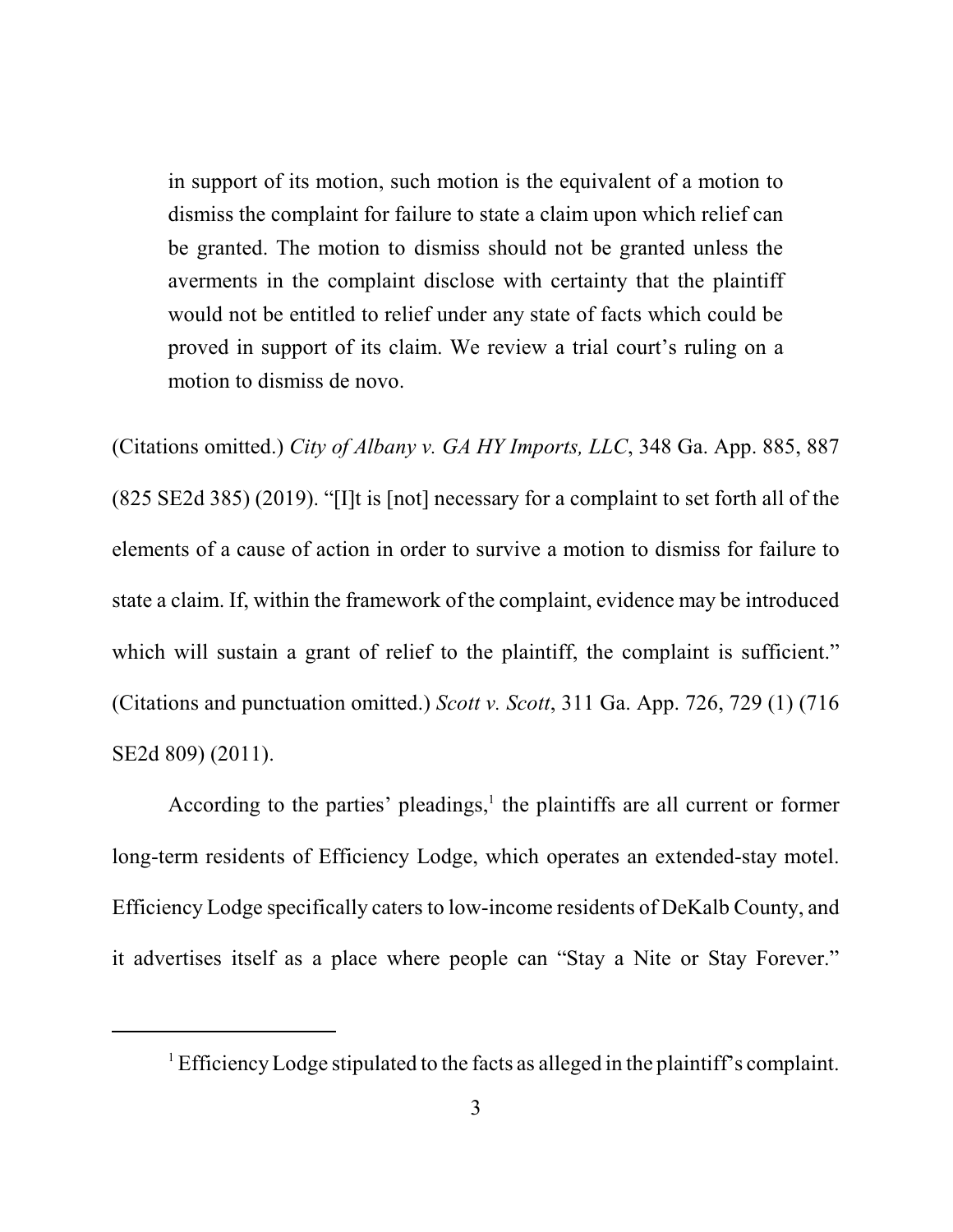Efficiency Lodge is required pursuant to OCGA § 48-8-2 to pay an innkeeper tax for the first 90 days of a person's stay, but it stops paying the tax after the 90-day period. As a result, Efficiency Lodge has not paid the innkeeper tax for any of the plaintiffs since the first 90 days of each of their residencies. Nevertheless, each agreement between Efficiency Lodge and a resident contains a clause stating, "The relationship of Innkeeper and Guest shall apply and not the relationship of landlord and tenant."

Neason began living at the Efficiency Lodge in February 2016 and has lived there continuously since that time, a period of over five years. Neason considers the Efficiency Lodge as his home, and he keeps his personal belongings in his room. Neason currently pays \$204 in rent on a weekly basis. During the COVID-19 pandemic, Neason sustained an injury that prevented him from working, and he fell six or seven weeks behind on his rent payments, but he has since made an effort to pay his rent every week.

Preston has continuously lived in the Efficiency Lodge for nearly two years, and her two minor children and grandson, for whom she is the primary caregiver, also live with her. Like Neason, Preston also considers Efficiency Lodge to be her home, and she pays \$204 in rent on a weekly basis. Due to the COVID-19 pandemic, however, Preston lost her job in March 2020 and fell behind on her rent when her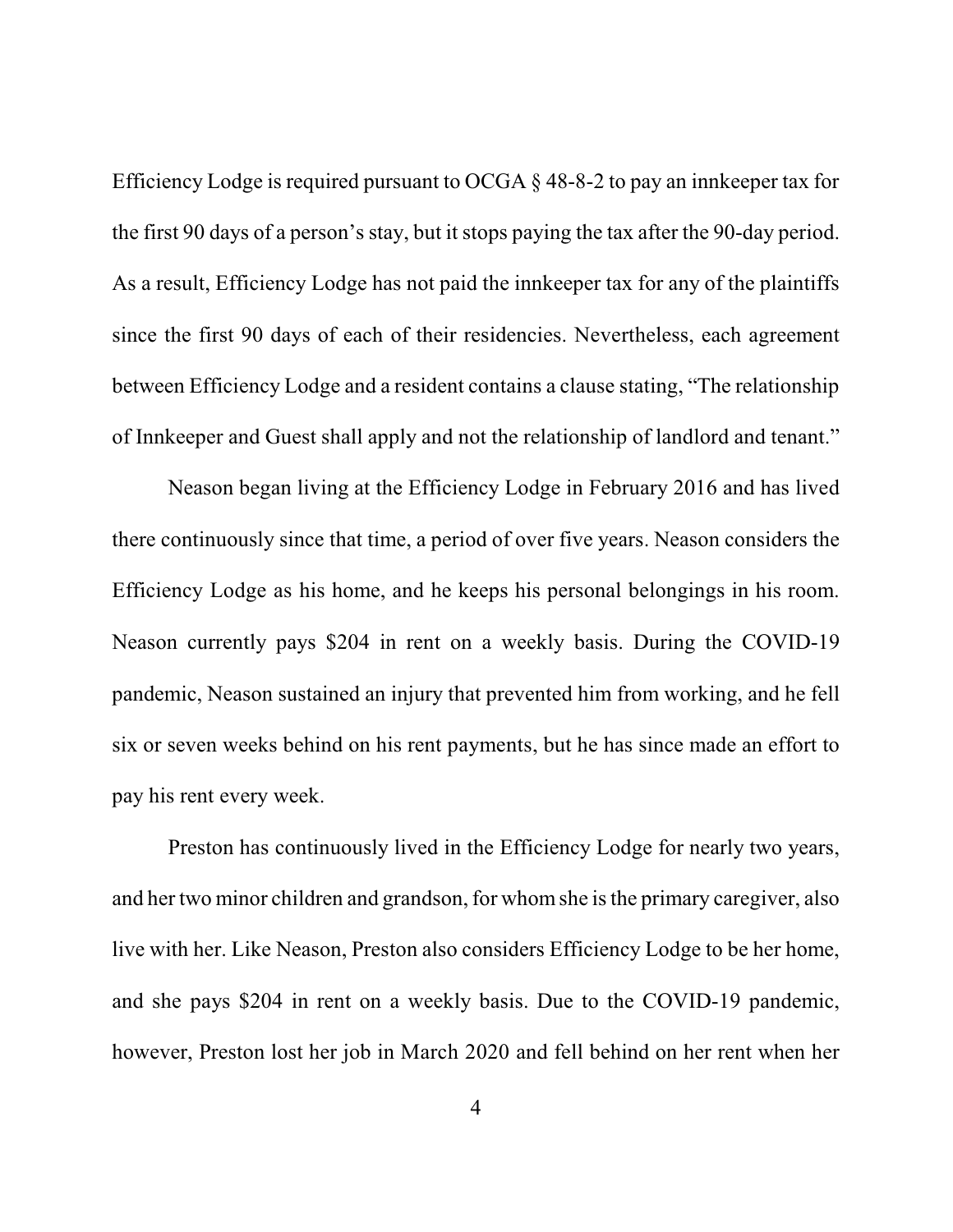unemployment benefits ended. Preston has made an effort to pay the rent that she owes, and so far she has paid approximately \$850 in outstanding rent to Efficiency Lodge.

Weaver had lived continuously in the Efficiency Lodge for nearly a year, and she considered Efficiency Lodge to be her home. Weaver was summarily evicted in July 2020 after she fell behind on her rent paymentsin Spring 2020. Weaver regularly made payments in an attempt to pay back what she owed, including at least one rent payment made approximately a week before Efficiency Lodge locked her out of her room.

When each of the Plaintiffs fell behind on their rent payments, Efficiency Lodge made contradictory statements to them about its ability to evict themwithout dispossessory proceedings. Specifically, when Preston fell behind in her payments, Efficiency Lodge attached a letter to her door notifying her of her past due payments and stating, "Those guest[s] who have been with us for over 90 days may [no longer] be a 'guest,' you may be 'tenants at will.' This means we may have to go through the courts to evict you for non-payment." However, Efficiency Lodge employees also threatened to lock the Plaintiffs out of their respective rooms if they did not pay the balance of the rent owed.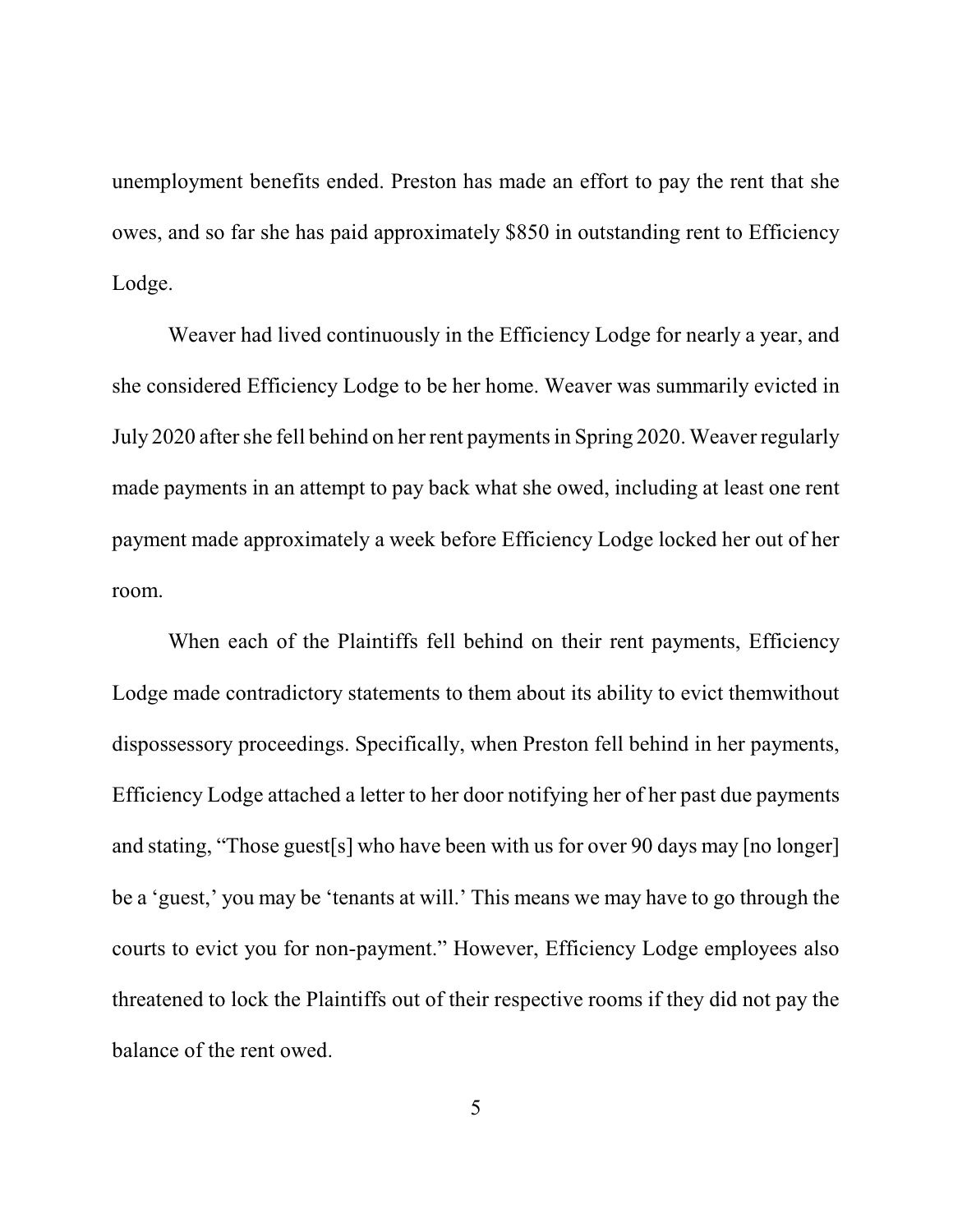The Plaintiffs filed the instant complaint, which (1) sought injunctive relief to prevent Efficiency Lodge from summarily evicting Neason and Preston; (2) raised a claim of trespass for locking Weaver out of her room; and (3) raised a claim for interference with their quiet enjoyment of the property. The Plaintiffs primarily alleged that Efficiency Lodge could not evict them summarily but was instead required to initiate dispossessory proceedings as provided for in OCGA § 44-7-49, et seq. The Plaintiffs filed a motion for a temporary restraining order or an interlocutory injunction, and Efficiency Lodge filed a cross-motion for judgment on the pleadings. Following a hearing, the trial court denied the motion for judgment on the pleadings and granted a permanent injunction enjoining Efficiency Lodge from evicting the Plaintiffs without pursuing dispossessory proceedings. This appeal followed.

1. Efficiency Lodge's primary contention isthat because it is an innkeeper and the Plaintiffs are guests, it is not required to follow the standard dispossessory process to evict the plaintiffs. Specifically, Efficiency Lodge relies on its contract with the Plaintiffs and argues that a contractual provision established conclusively that it is an innkeeper and is therefore entitled to summarily evict the Plaintiffs. After a close review of the relevant contract, we are compelled to disagree.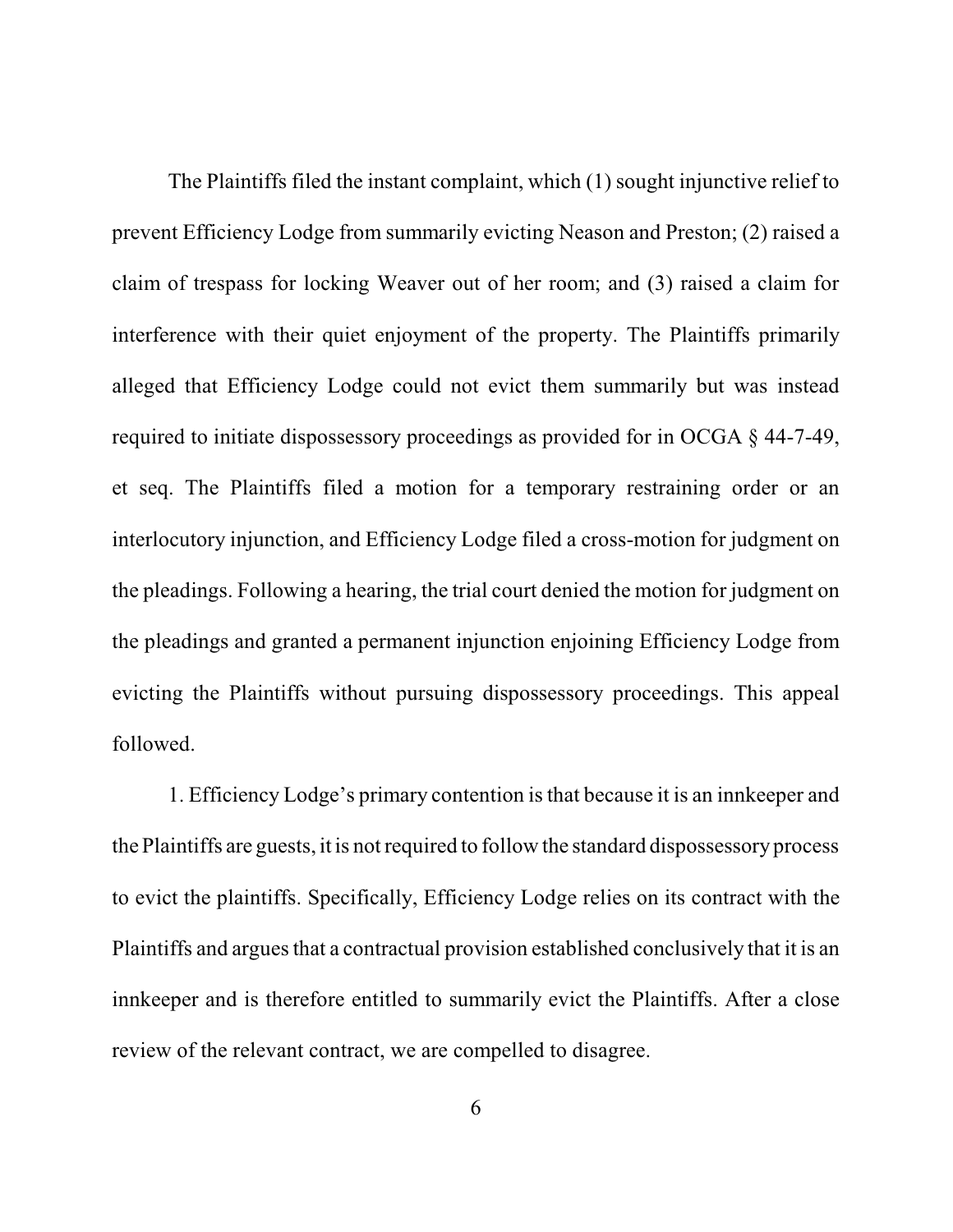The construction of [a] contract is, of course, a question of law for the court that involves three steps: The first step is to decide whether the language of the contract is clear and unambiguous. If so, the contract is enforced according to its plain terms, and the contract alone is looked to for meaning. Second, if the language of the contract is ambiguous in some respect, the rules of contract construction must be applied by the court to resolve the ambiguity. And finally, if ambiguity remains after applying the rules of construction, the issue of what the ambiguous language means and what the parties intended must be resolved by a jury. Suffice it to say, the cardinal rule of contract construction is to ascertain the intention of the parties, as set out in the language of the contract.

(Citations and punctuation omitted.) *Shields v. RDM, LLC*, 355 Ga. App. 409, 413 (1) (844 SE2d 297) (2020); see also *Langley v. MP Spring Lake, LLC*, 307 Ga. 321, 325- 326 (834 SE2d 800) (2019) (looking to the language of the contract to establish the intent of the parties in regards to the nature of the relationship they created).

Under Georgia law, a landlord-tenant relationship is established where "the owner of real estate grants to another person, who accepts such grant, the right simply to possess and enjoy the use of such real estate either for a fixed time or at the will of the grantor." OCGA § 44-7-1 (a). Georgia law does not specify a minimum length of time needed for such a relationship to form, nor does it require any formal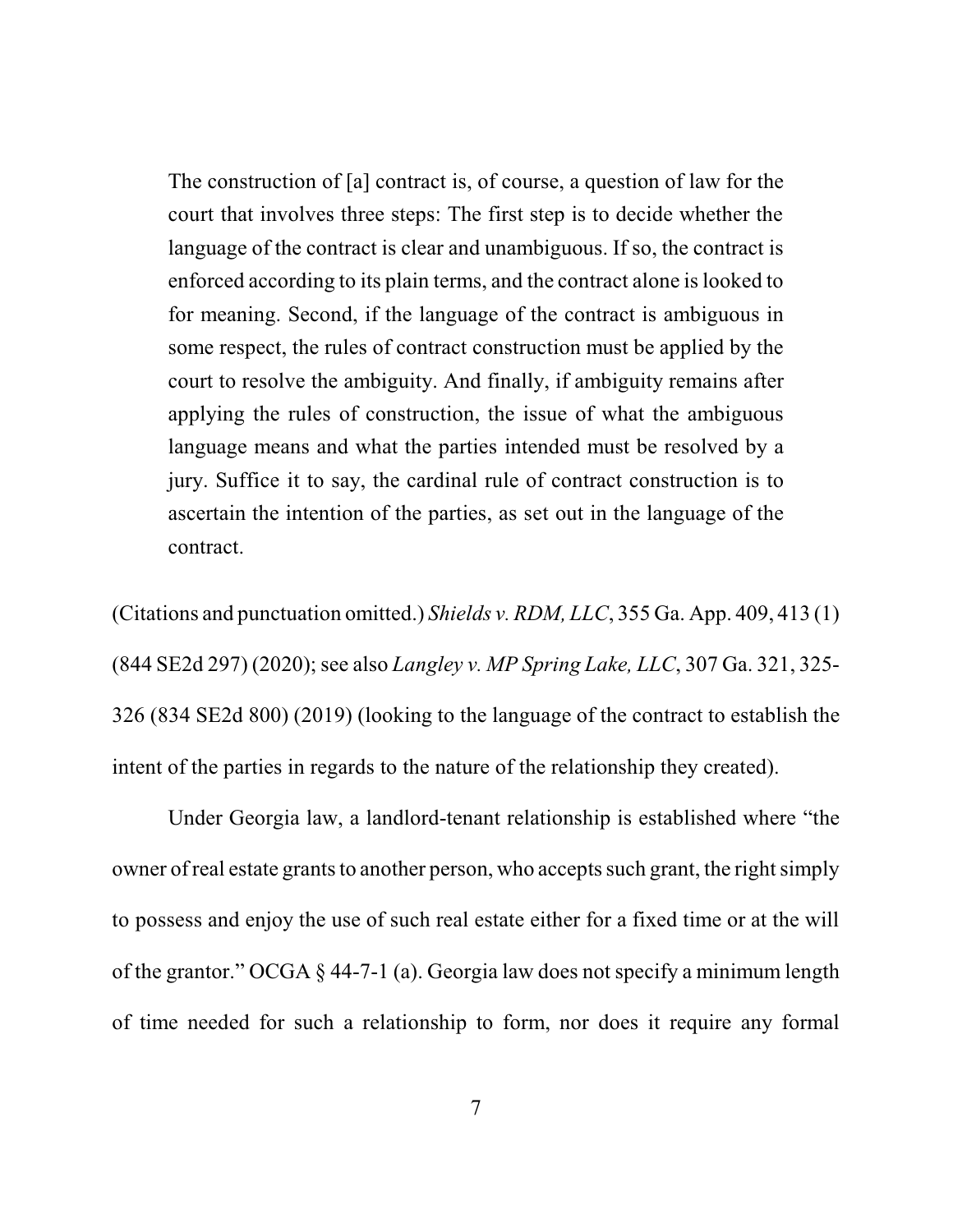designation that the relationship is such, as "neither a written lease nor the payment of rent is required for a landlord-tenant relationship to exist." *McCullough v. Reyes*, 287 Ga. App. 483, 486 (1) (651 SE2d 810) (2007); see, e.g., *Kahn v. Britt*, 330 Ga. App. 377, 391-392 (7) (765 SE2d 446) (2014) (a landlord-tenant relationship potentially existed where the plaintiff only lived on the property for a short period of time but kept personal property with them even though no lease was signed, no rent was paid, and the plaintiff only lived on the ranch for 10 days). A landlord may only evict a tenant "through a properly instituted dispossessory action filed pursuant to [OCGA § 44-7-50]." *Steed v. Fed. Nat. Mortg. Corp*, 301 Ga. App. 801, 805 (689 SE2d 843) (2009). The landlord must utilize the court process, "even if the tenant is holding over beyond his term, is in arrears in his rent, and has received legal notice to vacate." *Swift Loan and Finance Co. v. Duncan*, 195 Ga. App. 556, 557 (1) (394 SE2d 356) (1990). "Whether a landlord-tenant relationship exists is a question of fact." *Williams v. State*, 261 Ga. App. 511, 513 (1) (583 SE2d 172) (2003).

(a) We first conclude that the agreements between Efficiency Lodge and the plaintiffs are ambiguous regarding the exact nature of their relationship and whether it contemplates that the parties must go through formal dispossessory proceedings to effect an eviction. Although the contracts contain an explicit clause stating, "The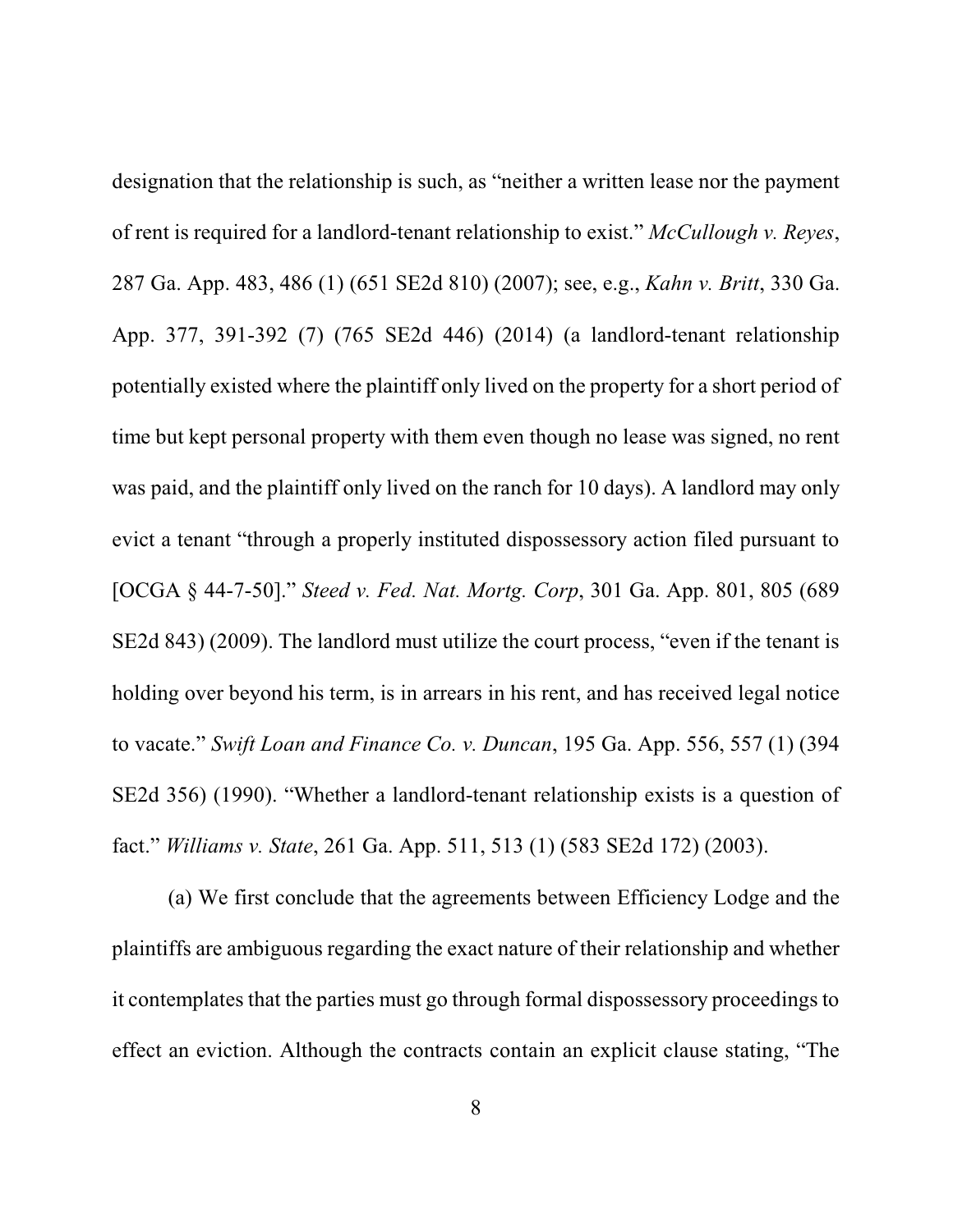relationship of Innkeeper and Guest shall apply and not the relationship of landlord and tenant," the contract also provides that residents "shall be responsible for any and all expenses including attorney's fees and court costs incurred in the event of eviction." The language of this second provision frames the prospect of going through proceedings in court to effect an eviction as likely. By comparison, OCGA § 43-21- 3.2 provides that, once an occupancy in a hotel has ended, "the guest may be restrained from entering such room and any property of the guest may be removed by the innkeeper" without the need for court proceedings. The contract thus is ambiguous as to whether the parties contemplated that formal dispossessory proceedings were necessary.

To resolve this ambiguity, several aspects counsel us to conclude that the contract provides that dispossessory proceedings are required for eviction. First, we note the general canon of contractual construction that "where there is ambiguity, the agreement will be construed against the drafter[,]" in this case EfficiencyLodge, "and in favor of the non-drafter." *Langley v. MP Spring Lake, LLC*, 307 Ga. 321, 324 (834 SE2d 800) (2019). Second,"when a provision specifically addresses the issue in question, it prevails over any conflicting general language." (Citation omitted.) *Avion Systems, Inc. v. Thompson*, 293 Ga. App. 60, 63 (2) (a) (666 SE2d 464) (2008). Thus,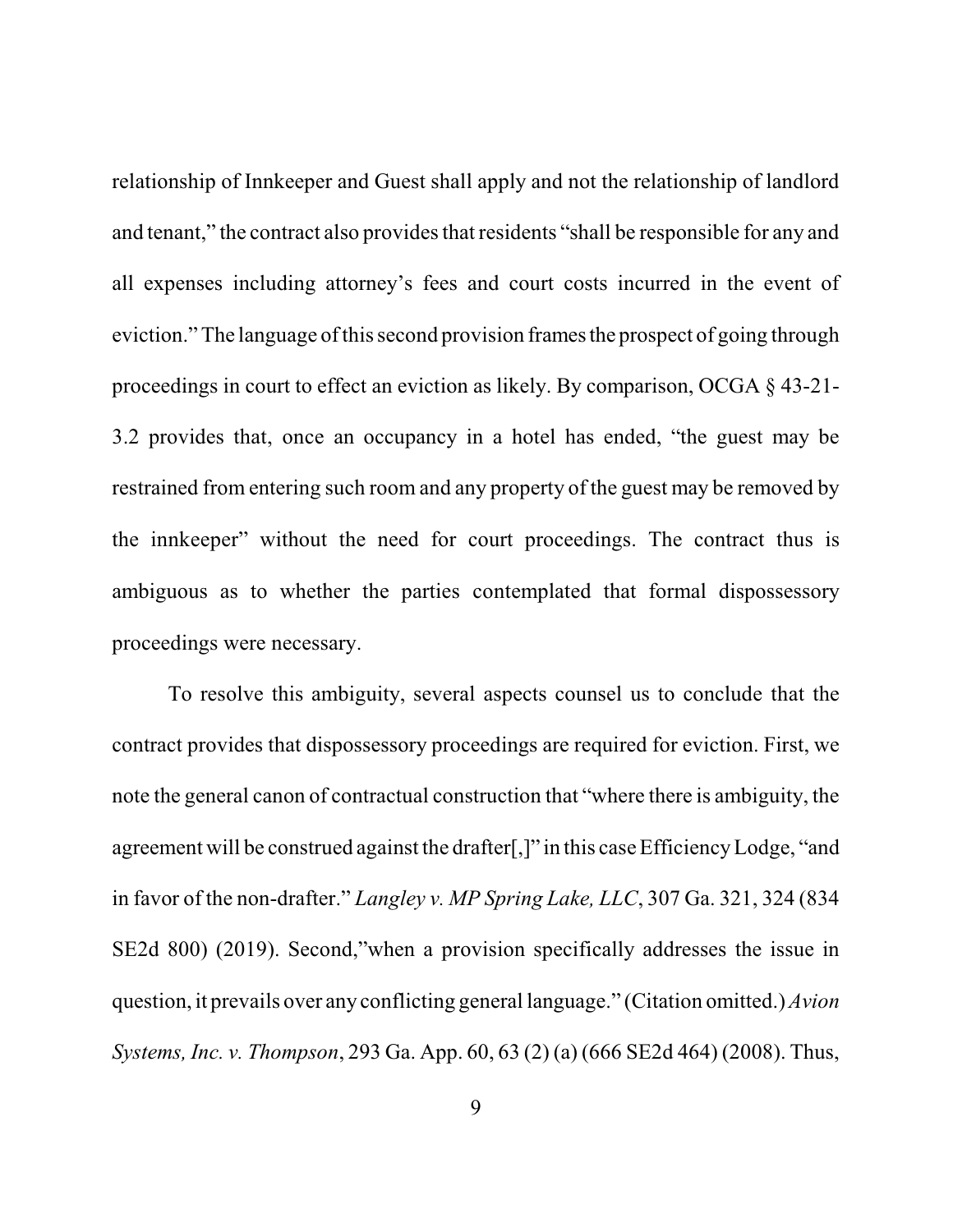the terms specifically referencing court proceedings surrounding eviction take precedence overthe potentiallyconflicting general language about an innkeeper/guest relationship.

Moreover, "we must read that provision in light of the contract as a whole and in the legal context in which it was created" so asto ascertain the intent of the parties. (Citation omitted.) *Langley*, supra, 307 Ga. at 325. Georgia law defines "guest" to mean "a person who pays a fee to the keeper of an inn *for the purpose of entertainment* at that inn," and it defines "inn" to mean "all taverns, hotels, and houses of public general entertainment for guests." (Emphasis supplied.) OCGA  $\S$  43-21-1 (1)-(2). Georgia's taxation statute also defines "innkeeper," in part, as "any person subject to taxation for furnishing for value to the public any rooms, lodgings, or accommodations." OCGA § 48-13-50.2 (2) (A). And such persons are subject to taxation for "retail sales," which is defined as

[t]he sale or charges for any room, lodging, or accommodation furnished to *transients* by any hotel, inn, tourist camp, tourist cabin, or any other place in which rooms, lodgings, or accommodations are regularly furnished to *transients* for a consideration. This tax shall not apply to rooms, lodgings, or accommodations supplied for a period of 90 continuous days or more[.]

10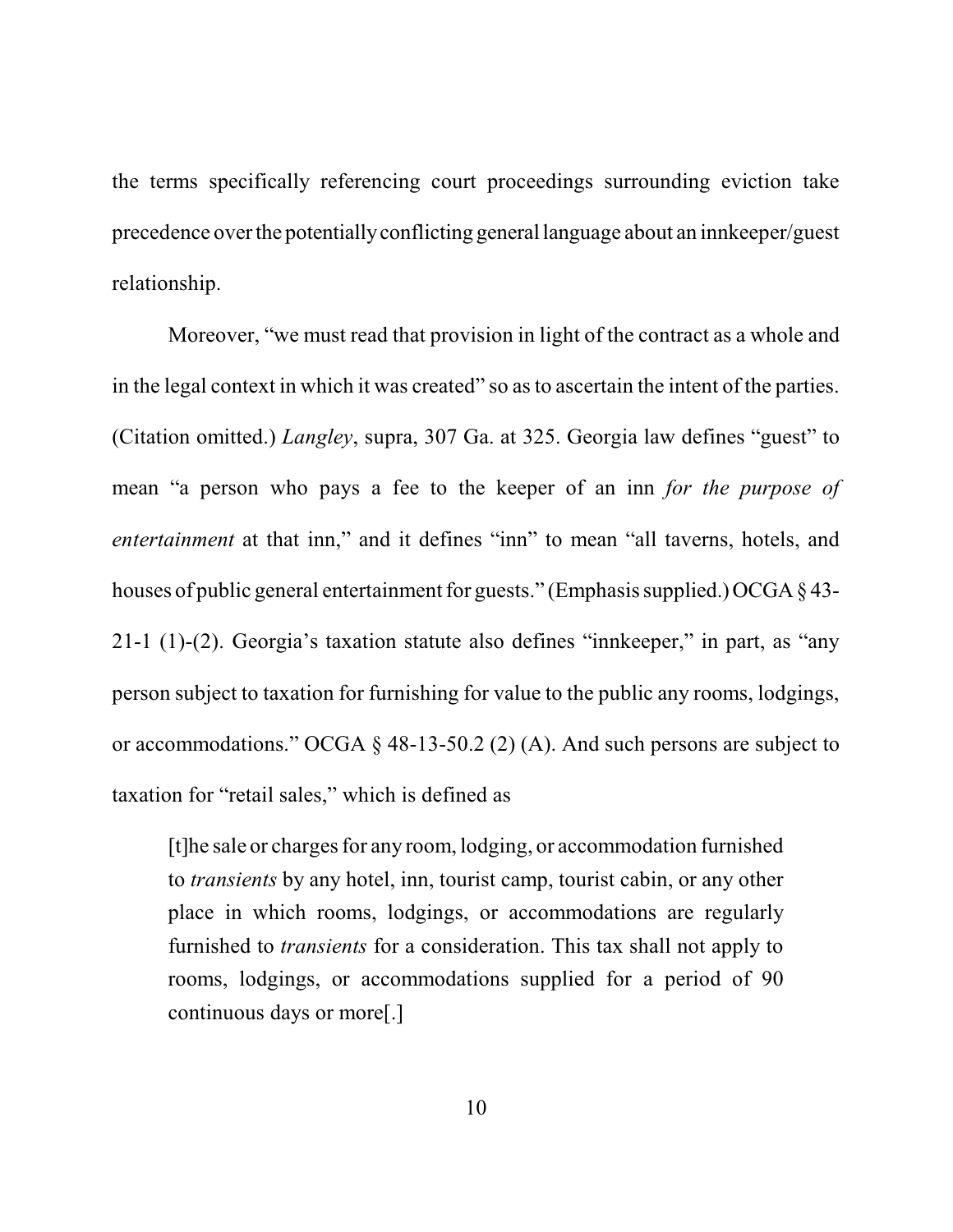(Emphasis added.) OCGA  $\S$  48-8-2 (31) (B).<sup>2</sup>

Georgia courts have previously explained that

[i]t is because inns and innkeepers have to do with the traveling publicstrangers-and that for brief periods, and under circumstances which render it impossible for each customer to contract for the terms of his entertainment, that the law has taken them so strictly in charge. And it is because of the compulsion innkeepers are under, to afford entertainment to any body, that the law has clothed them with extraordinary privileges.

*Bonner v. Welborn*, 7 Ga. 296, 307 (1) (1849). In *Bonner*, the Supreme Court of

Georgia concluded that the relationship between a specific person and a house of lodging was actually a landlord/tenant relationship, and not an innkeeper/guest relationship. The Court explained

Now, under this, (it is submitted,) correct legal view of innkeepers, was the plaintiff in this case, an innkeeper? Was that his business? His business was, to rent his houses to families or persons who might contract with him for their occupancy. They are not his guests; they are beyond dispute, his tenants, and he their landlord. His business was, to furnish board, lodging and attention. But to whom? To the wayfaring

 $2$  As noted above, because the plaintiffs have stayed at Efficiency Lodge well over 90 days, Efficiency Lodge does not currently pay retail sales tax for furnishing the plaintiffs with residences.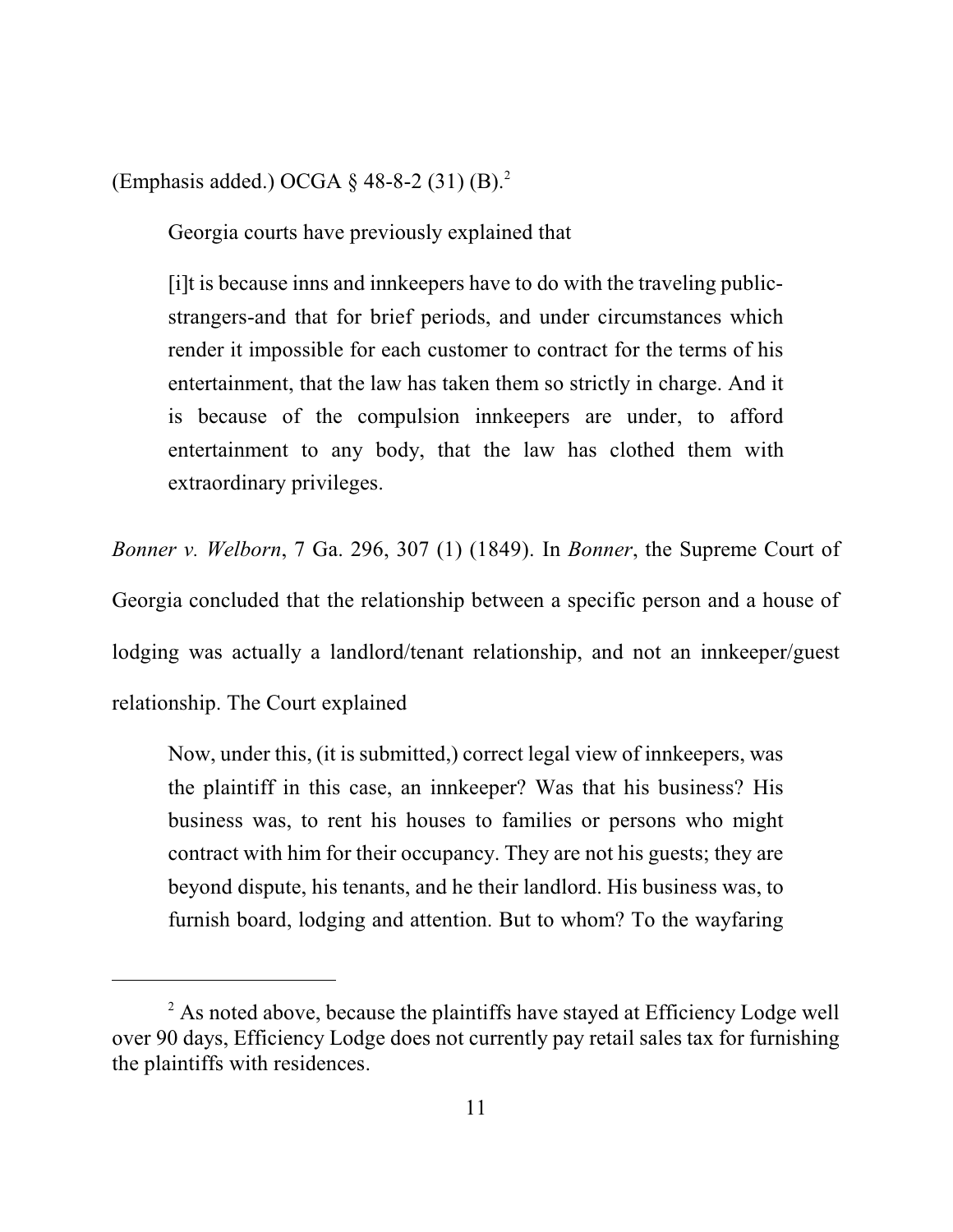world? No. But to persons who might resort to his healthful fountains and salubrious locality, for a season, that is, for the fall and summer months. They were not his guests for a day, or night, or week, but his lodgers or boarders for a season. They were not chargeable according to any tariff of rates, fixed by law, but according to contract, varied, beyond doubt, according to time, amount of accommodation, and other circumstances. These are not the characteristics of the business of innkeeping, but indicate a boarding house. As well might every private boarding house in the State, be adjudged an inn or a tavern, as this party's establishment.

*Bonner*, supra, 7 Ga. at 307 (1).

In *Garner v. La Marr*, 88 Ga. App. 364 (76 SE2d 721) (1964), we similarly found that certain residents of an inn were in effect tenants, and the owner of the inn was their landlord. In that case, we stated that

The fact that bedroom and bath were rented furnished in a building containing other rooms and the term was on a week-to-week basis does not affirmatively show that such relationship did not exist, so as to change the duty owed by the defendant to the plaintiff from that of landlord to tenant to that of innkeeper to guest. The relationship of landlord and tenant may be for any length of time fixed by agreement.

Id. at 364 (4).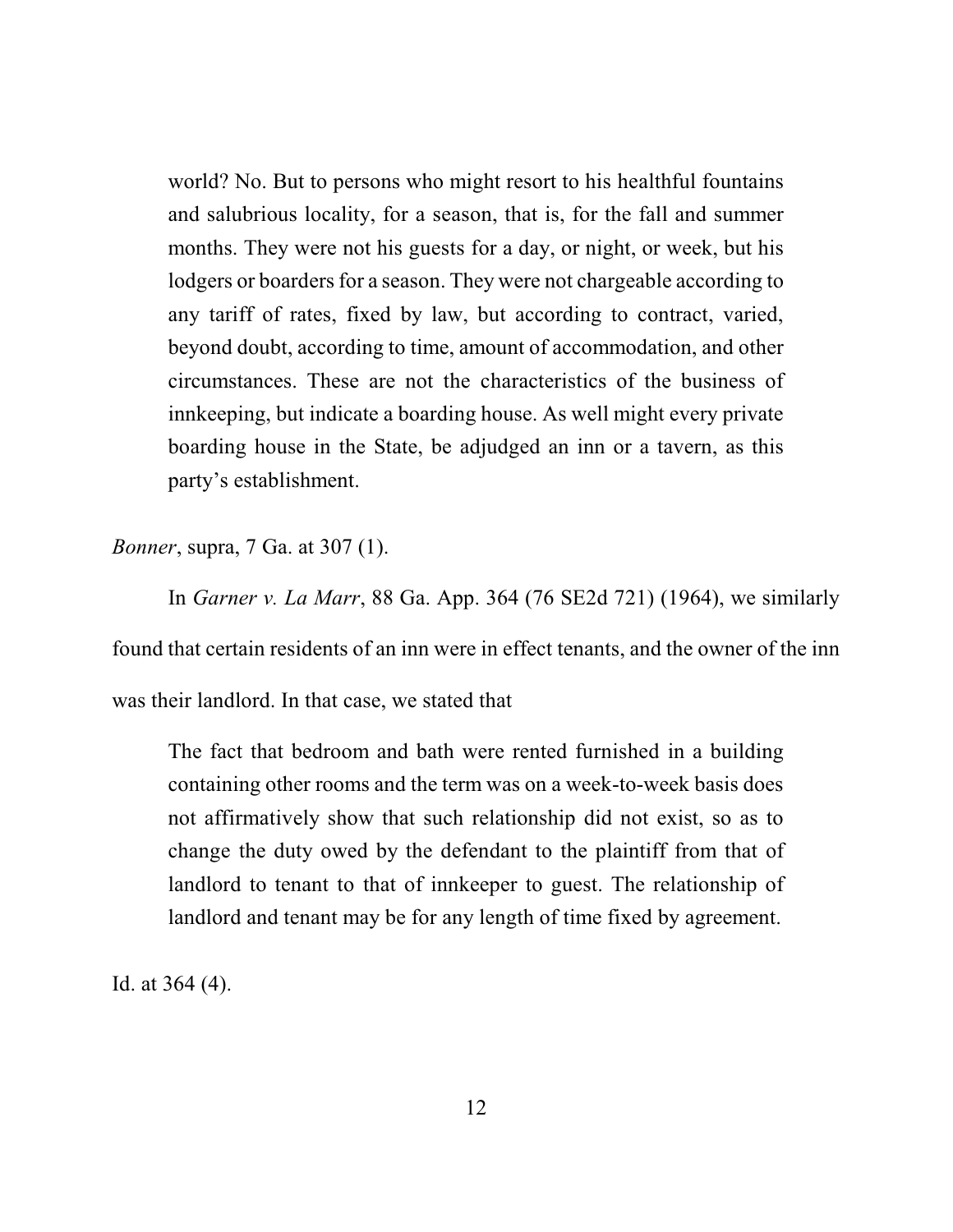While Efficiency Lodge offers short-term rentals to individuals who wish to stay, the record shows<sup>3</sup> that Efficiency also allows people, much like the plaintiffs, to stay for long, extended periods, and thus its characterization of itself as a hotel is not necessarily an accurate assessment of its legal relationship with long-term residents. In *Garner*, the residents paid for their residency on a week-to-week basis and rented a furnished room. *Garner*, supra, 88 Ga. App. at 365. This Court determined that the Plaintiffs residing in the inn were tenants, rather than guests staying at a hotel. Id. at 365. In the case before us, the Plaintiffs alleged that they resided at the Efficiency Lodge for far longer than the plaintiffs in *Garner*. With Efficiency's permission and consent, Neason has resided at Efficiency for five years, Preston for more than a year and a half, and, before she was evicted, Weaver resided at Efficiency for nearly a year.

The plaintiffs also rented mostly furnished rooms, but the plaintiffs have also brought many of their personal belongings with them and otherwise treat Efficiency Lodge as their permanent residences. See, e.g., *Kahn*, supra, 330 Ga. App. at 391 (7)

<sup>&</sup>lt;sup>3</sup> "[W]hile parol evidence is inadmissible to add to, take from, or vary a written contract, we may consider the parol evidence presented by the parties in light of any unresolved ambiguity." (Citations and punctuation omitted.) *Shepherd v. Greer, Klosic & Daugherty*, 325 Ga. App. 188, 192 (750 SE2d 463) (2013).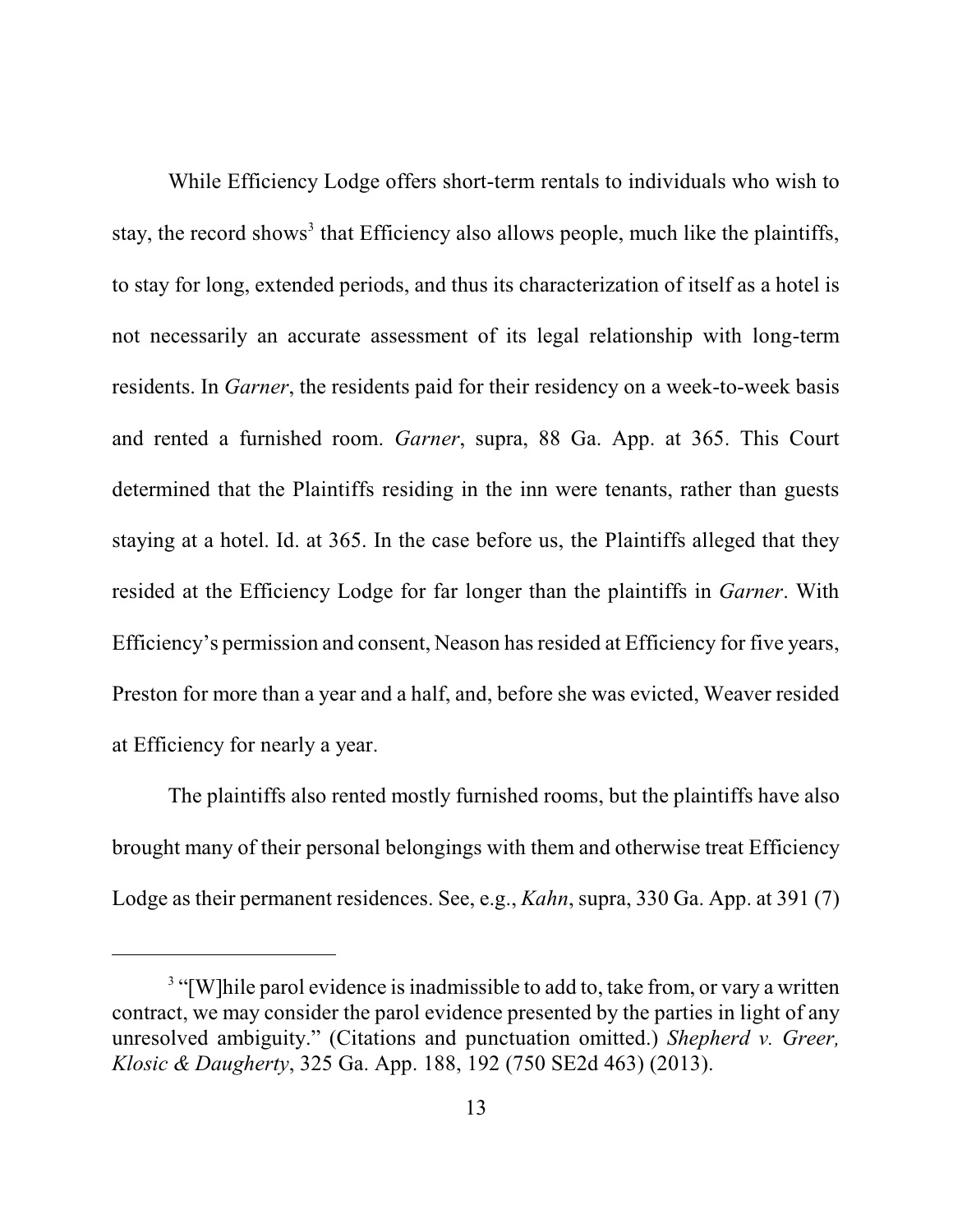(a landlord-tenantrelationship potentially existed where the plaintiff only lived on the property for a short period of time but kept personal property with them even though no lease was signed, no rent was paid, and the plaintiff only lived on the ranch for 10 days). For instance, Neason has decorated his room, added many of his furnishings, receives mail to his room, and has listed it as his address on his driver's license.

Preston paid a \$50 security deposit when she moved into her room at Efficiency where she lives with her children and grandchildren. Preston's children attend school using the Efficiency address and a school bus picks them up on the street in front of Efficiency. Further, Preston and Neason have stated that they do not receive housekeeping or linen service, and Preston further stated that when she moved into her room, her bed did not have linens at all. None of these facts are consistent with the idea that Efficiency Lodge treated the plaintiffs as the transient guests of a hotel as such is understood by a reasonably common person. See *Bonner*, supra,  $7$  Ga. at  $307$  (An inn is "a house where the traveler is furnished with everything which he has occasion for, whilst on his way."). Accordingly, the trial court correctly ruled that, under the contract, Efficiency Lodge was required to initiate dispossessory proceedings to evict the plaintiffs.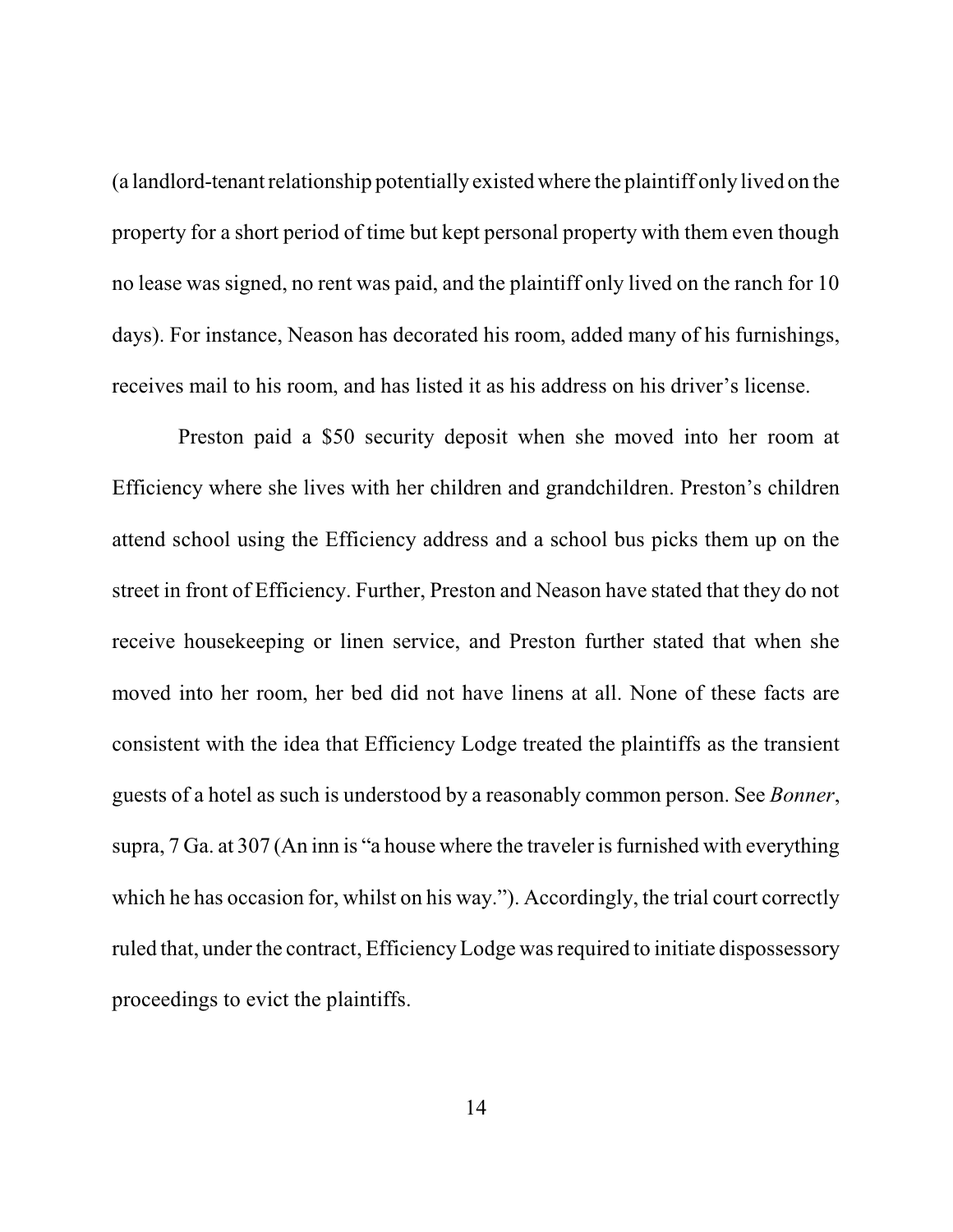(b) Moreover, even if the contract were not ambiguous, we would be constrained to conclude that we could not enforce the contractual provision purporting to define the relationship between the parties to the extent that it allowed Efficiency Lodge to evict the plaintiffs in the absence of formal dispossessory proceedings. The General Assembly has specifically provided that parties may not waive through contract the majority of the numerous rights afforded to tenants by law. OCGA § 44-7-2 (b) (4) specifically provides that "[i]n any contract, lease, license agreement, or similar agreement, oral or written, for the use or rental of real property as a dwelling place, a landlord or a tenant may not waive, assign, transfer, or otherwise avoid any of the rights, duties, *or remedies* contained in . . . [the Article] relating to [dispossessory] proceedings against tenants holding over[.]" (Emphasis supplied.) Any language in a contract that purports to waive such rights is void as a matter of law. See *Country Club Apartments v. Scott*, 246 Ga. 443, 444 (271 SE2d 841) (1980) (concluding that language in a lease that purported to waive the landlord's liability for failing to repair the property was void under OCGA § 44-7-2 (b)).

The language of OCGA  $\S$  44-7-2 (b) is notably broad - it is not necessarily limited to "leases," but extends to "any contract . . . or similar agreement" "for the use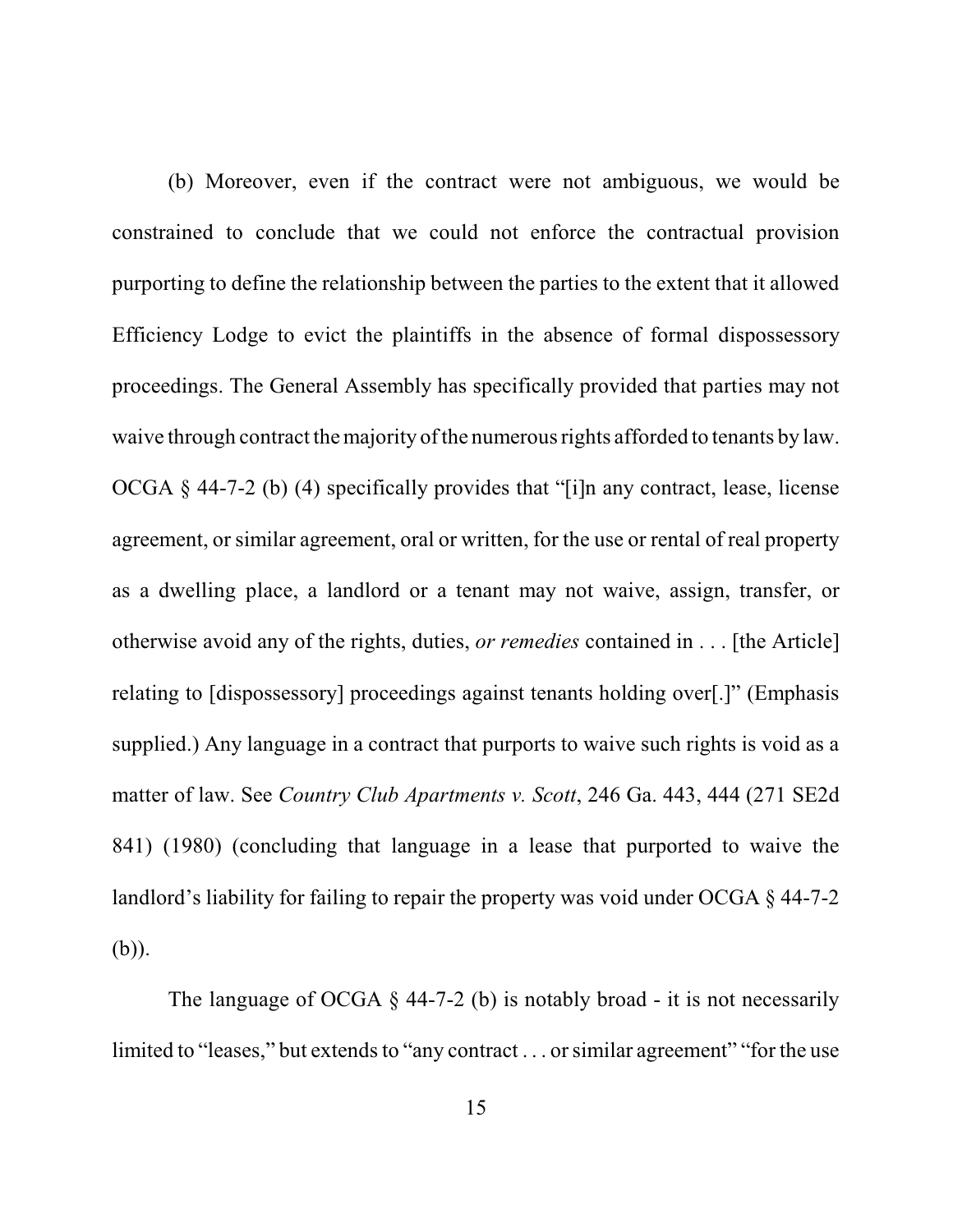or rental of real property *as a dwelling place*." (Emphasis supplied.) As noted above, the plaintiffs showed that they used their rooms at Efficiency Lodge not merely as transient guests but as their permanent dwelling places and that such use was known to, contemplated by, and consented to by Efficiency Lodge. Efficiency Lodge's attempt to construe the clause in the rental contract purporting to define the relationship between Efficiency Lodge and the plaintiffs as "innkeeper" and "guest" is thus an attempt to use the rental agreement to waive its duty to go through the formal dispossessory process and is therefore in violation of OCGA  $\S$  44-7-2 (b) (4).

Applying the canons of construction, we conclude that the contract between the plaintiffs and Efficiency Lodge does not allow Efficiency Lodge to summarily evict the plaintiffs without the formal dispossessory process.

2. Efficiency Lodge also argues that the text of Georgia's innkeeper statute establishes that the Plaintiffs were guests and Efficiency Lodge was either an "innkeeper" or an "apartment hotel" that is allowed to summarily evict residents for non-payment. We are constrained to disagree.

The Innkeeper statute provides that

(a) Whenever the keeper of a hotel, apartment hotel, boarding house, inn, or other accommodations furnished on a day-to-day or weekly basis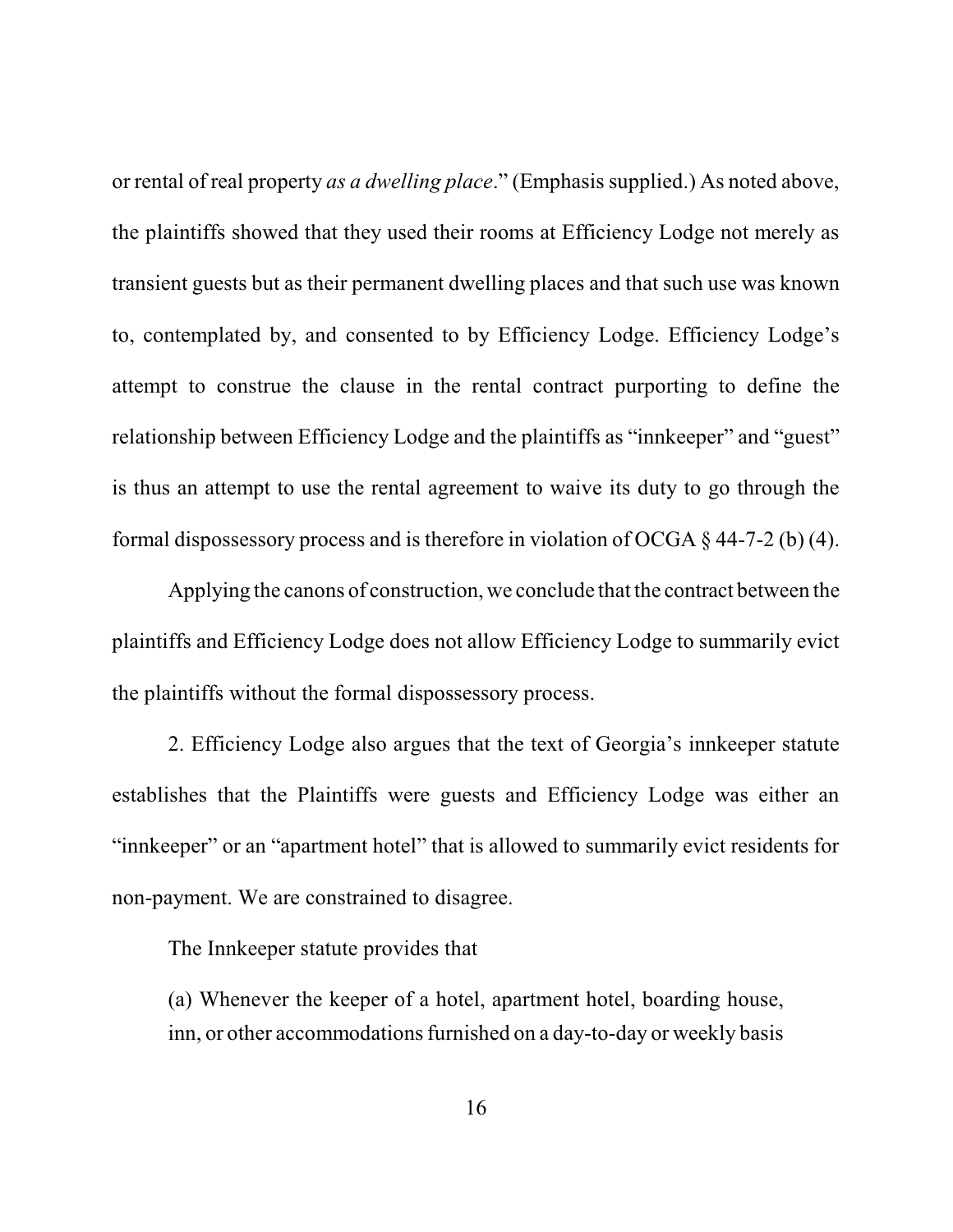wishes to terminate the occupancy of a guest for reasons other than those described in subsection (b) of this Code section, the keeper shall give notice of such intention to the guest. The period of time to be specified in the notice as to when the occupancy will be declared terminated by the keeper shall be equal to the period of time for which occupancy is paid for by the guest and accepted by the keeper.

(b) The notice requirement of subsection (a) of this Code section shall not apply to a termination of occupancy for cause, such as failure to pay sums due, failure to abide by rules of occupancy, failure to have or maintain reservations, or other action by a guest.

## OCGA § 43-21-3.1.

Efficiency Lodge argues that, aside from the language of the contract, they are nevertheless considered an "apartment hotel" under this statute and are thus entitled to evict their residents without resorting to dispossessory proceedings. But this Code section only addresses when the guest's occupancy/tenancy may be terminated – it is actually OCGA § 43-21-3.2 that allows "innkeepers" to "restrai[n guests] from entering such room" and allows "innkeepers" to "remove" "any property of the guest" once the occupancy has expired. Because OCGA § 43-21-3.2 only references "innkeepers" and not "apartment hotels," we must assume that, even if Efficiency Lodge is considered an "apartment hotel," this statute does not automatically entitle